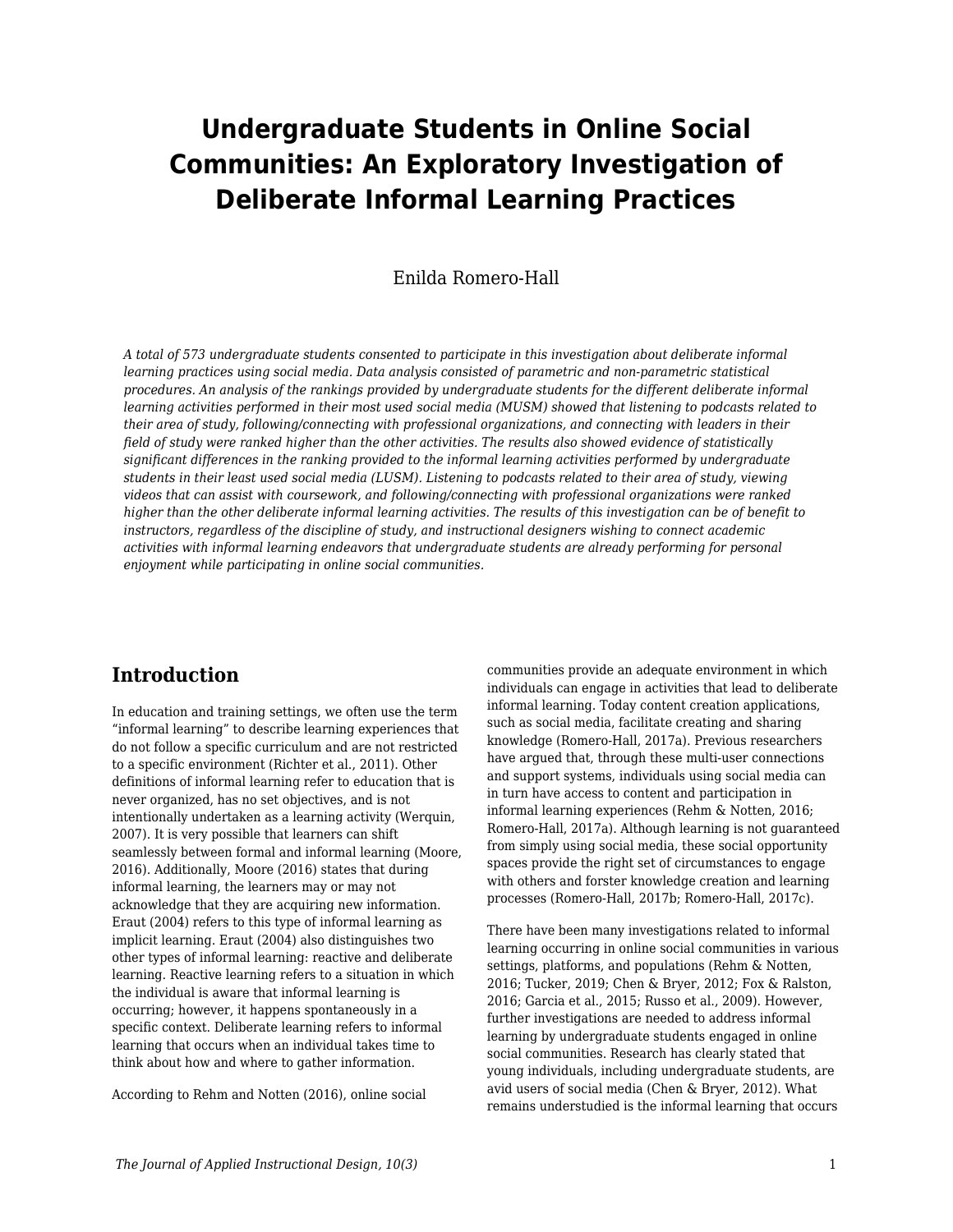via day-to-day interactions with content in online social communities. A better understanding of how undergraduate students partake in informal learning while participating in online social communities can help inform educators wanting to use social media for education. The aim of this investigation was to further understand which deliberate informal learning activities are more commonly performed by undergraduate students while participating in online social communities for personal purposes.

# **Literature Review**

Social media, and online social communities, are infiltrating the educational arena (Chen & Bryer, 2012; Gao et al., 2012). There are many research efforts focused on the use of social media in formal teaching and learning (Dabbagh & Kitsantas, 2012; Manca & Ranieri, 2016, 2017; Gao et al., 2012). However, the results on whether young individuals favor using social media in their formal learning experiences is mixed (Greenhow & Lewin, 2016; Garcia et al., 2015). In addition, researchers have warned against the use of social media in formal learning settings due to potential negative effects and risks associated with addiction and distractions (Lau, 2017; Terry et al., 2016; Wu, 2017), social isolation (Shensa et al., 2016; Whaite et al., 2018), online harassment (Gosse et al., 2021), lack of data privacy (Krutka et al., 2019), algorithms of oppression (Benjamin, 2019), misinformation (Eckberg et al., 2018), and others. However, researchers still believe that social media has the potential to engage users through collaboration, allow connection with educational contexts, and help blur the line between formal and informal learning (Chen & Bryer, 2012; Greenhow & Lewin, 2016).

Many researchers have explored the potential of social media to help create outlets of informal learning while looking at different populations, settings, and platforms. For example, Fox and Ralston (2016) explored how social media served as informal learning environments for lesbians, gay, bisexual, transgender, questioning, and otherwise-identified (LGBTQ) individuals during formative stages of their LGBTQ identity. The results of this investigation showed that social media allowed participants to research a diversity of topics. One of the main benefits was that participants accessed the information they were seeking while having anonymity to accomplish their learning goals (Fox & Ralston, 2016). Social media as a tool for informal learning has also been studied by researchers wishing to better understand how and when K-16 teachers and instructors who use the various platforms for informal professional development benefit from it (Rehm & Notten, 2016; Greenhalgh & Koehler, 2017; Carpenter & Krutka, 2014). For example, Rehm and Notten (2016) looked at how Twitter contributed to continuous professional development of

teachers by initiating and fostering informal learning. The results of the investigation supported this claim and, in fact, established that teachers' participation in hashtag conversations or chats contributed to structural formation of their social capital. Similarly, results were obtained by Greenhalgh and Koehler (2017) who investigated the use of just-in-time professional development using a Twitter hashtag for French teachers preparing to discuss recent terrorist attacks with their students. Carpenter and Krutka (2014) also discussed how Twitter was credited, by teachers, with providing opportunities to access novel ideas and stay abreast of education advances and trends, particularly regarding educational technology. In the higher education setting, Chen and Bryer (2012) explored the use of social media among faculty in the discipline of public administration. The results were the same as those previously expressed in other studies; faculty felt that with adequate strategies social media could facilitate informal learning.

Researchers have also aimed to investigate how students use social media for informal learning and peer support outside the classroom when they are not required to engage and interact with an instructor. Garcia et al. (2015) found that social media outside the classroom resulted in the development of a complex, invisible, and organic social network amongst students. However, this investigation was not able to determine the nature of the interaction. In their investigation, Garcia et al. (2015) were not able to clarify if the students were interacting for social or informal learning reasons.

# **Theoretical Background, Purpose Statement, and Research Questions**

Russo et al. (2009) stated that social media use has shifted the focus from institutional custodianship to a more participatory form of learning. This participatory form of learning is encouraged by both Vygotsky's Social Development Theory and Siemens' Connectivism Theory. According to Vygotsky's (1978) Social Development Theory, there are three critical components in the construction of knowledge: the zone of proximal development (ZPD), social interactions, and the more knowledgeable other (MKO). The ZPD refers to the distance between the actual development level while engaging in independent problem solving and the level of potential development while engaging in problem solving in collaboration with more capable peers (Vygotsky, 1978). The MKO refers to interactions with anyone who has a better understanding or a higher ability level than the learner with respect to a task, process, or concept. Last, social interactions refer to instances in which an individual comes in contact and interacts with others and that individual, in turn, starts to assimilate and internalize knowledge while adding their own value as well (Vygotsky, 1978). Vygotsky's (1978) Social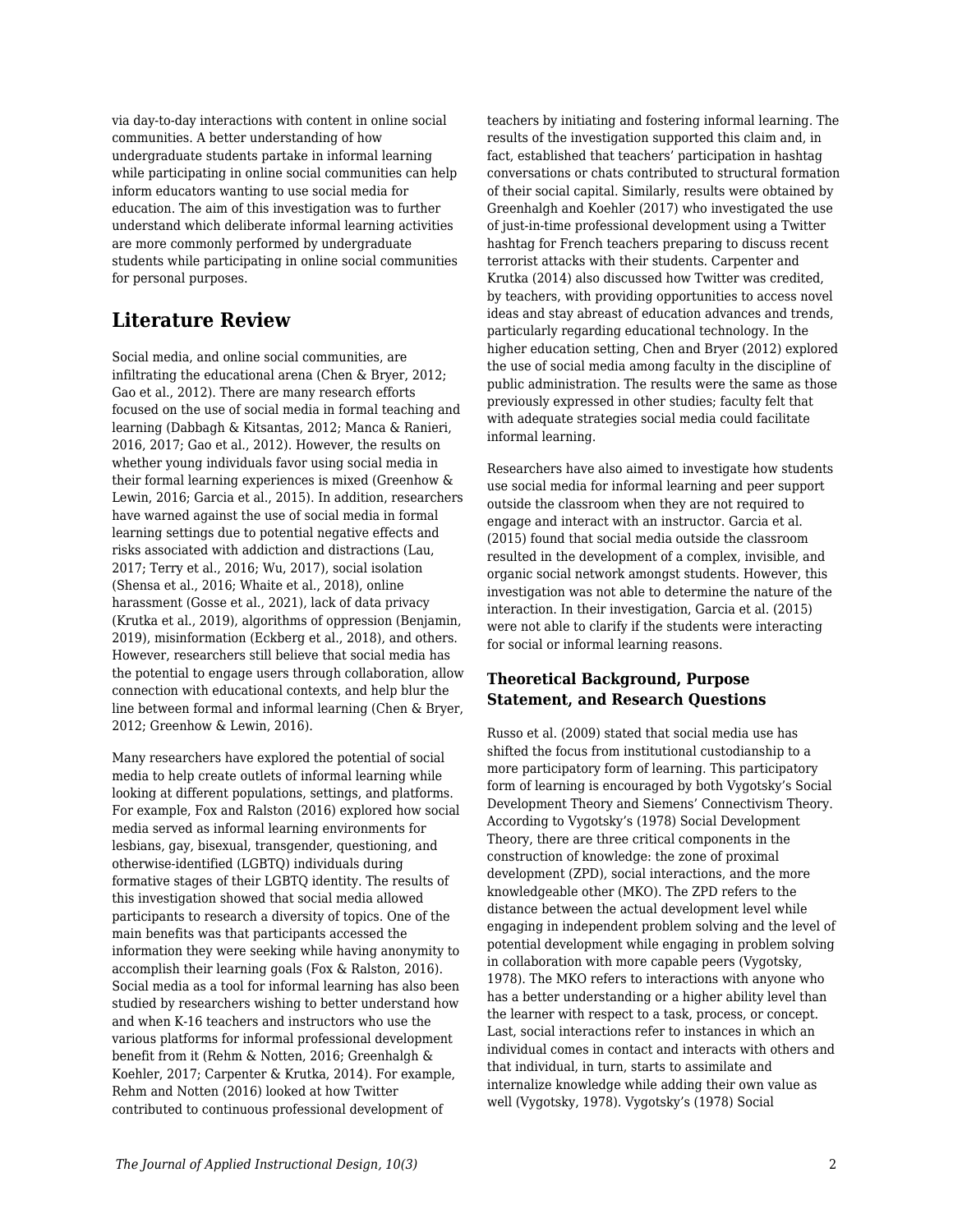Development Theory and specifically the social interaction element has major implications for informal learning facilitated by peer collaboration.

Connectivism further encourages learning in a participatory manner and considers these types of social engagements in a digital environment. According to Siemens (2005), connectivism theory implies that "learning can reside outside of ourselves, is focused on connecting specialized information sets, and the connections that enable us to learn are more important than our current state of knowing." Several key principles of connectivism relate to the informal learning experiences that individuals experience while using online social communities. These principles are the following: a) learning and knowledge rests in diversity of opinions, b) learning is a process of connecting specialized nodes or information sources, and c) nurturing and maintaining connections is needed to facilitate continual learning (Siemens, 2005). Connectivism presents a theory in which learning is no longer an individualist process, instead learning is an open, connected, real-time, information flow between many individuals, in various in-person and digital settings.

Vygotsky's Social Development Theory (1978) and Siemen's Connectivism Theory (2005) raise awareness and provide value to the shared social interaction of peers who work on a task cooperatively or interact with one another. Given these two theoretical underpinnings and the value of shared social interactions during the learning process, this investigation focused on gaining an understanding of the deliberate informal learning activities performed by undergraduate students in their online social communities. In particular, this investigation aimed to gain insights on the deliberate informal learning activities performed by the learners' while using their most used social media (MUSM) and least used social media (LUSM). This investigation also helped determine how frequently undergraduate students perform these deliberate informal learning activities. For this investigation, the MUSM is defined as the social media for which the participant had an account for and used the most. Similarly, the LUSM is defined as the social media for which the participant had an account for but would use the least. The research questions that guided this investigation were the following:

- RQ1: What deliberate informal learning activities do undergraduate students perform most when logged in to their MUSM?
- RQ2: What deliberate informal learning activities do undergraduate students perform most when logged in to their LUSM?
- RQ3: Does social media preference and rate of occurrence have an effect on the number of

informal learning activities carried out by undergraduate students?

# **Methods**

### **Recruitment**

This investigation had IRB approval (IRB 18-008). Participants ( $n = 573$ ) were undergraduate students attending an institution of higher education in the Southeastern United States. With approval of an IRB, the Office of Institutional Research provided to the principal investigator a password-protected MS Excel spreadsheet with emails of all undergraduate students enrolled at the institution (approximately 8,500 undergraduate students). The principal investigator used the Qualtrics email distribution setting to import the email addresses and send an invitation to participate to all undergraduate students included in the MS Excel spreadsheet. The email invitation to participate included the IRB approval number, the name and contact information of the principal investigator, the aim of the investigation, the amount of time it would take to complete the survey, the risks (if any) and benefits of participation, and the option to unsubscribe from reminder emails. The total recruitment period was one month. During the recruitment period, three reminder emails were sent out (one every two weeks). At the end of the data collection period, a thank you email was sent to participants.

# **Electronic Survey**

The survey was created using Qualtrics. Once participants clicked on the survey link in the email invitation, they were asked to provide informed consent to participate. If a student consented to participate by selecting the "I consent to participate" option, they were directed to nine demographic questions. Following the demographic questions, participants were asked to respond to specific questions regarding their social media level of usage and participation. Participants were asked to categorize and rank six self-motivated deliberate informal learning activities performed in their MUSM and LUSM (see Figure 1). Participants categorized these deliberate informal learning activities depending on their rate of occurrence (i.e., most of the time, sometimes, and rarely) and also ranked them from 1 to 6 (" $1"$  = performed most often and "6" = performed the least). These deliberate informal learning activities were selected based on research literature that established them as common informal learning activities performed by learners in social media (Romero-Hall, 2017b; Romero-Hall, 2017c).

### Figure 1

Deliberate Informal Learning Activities performed in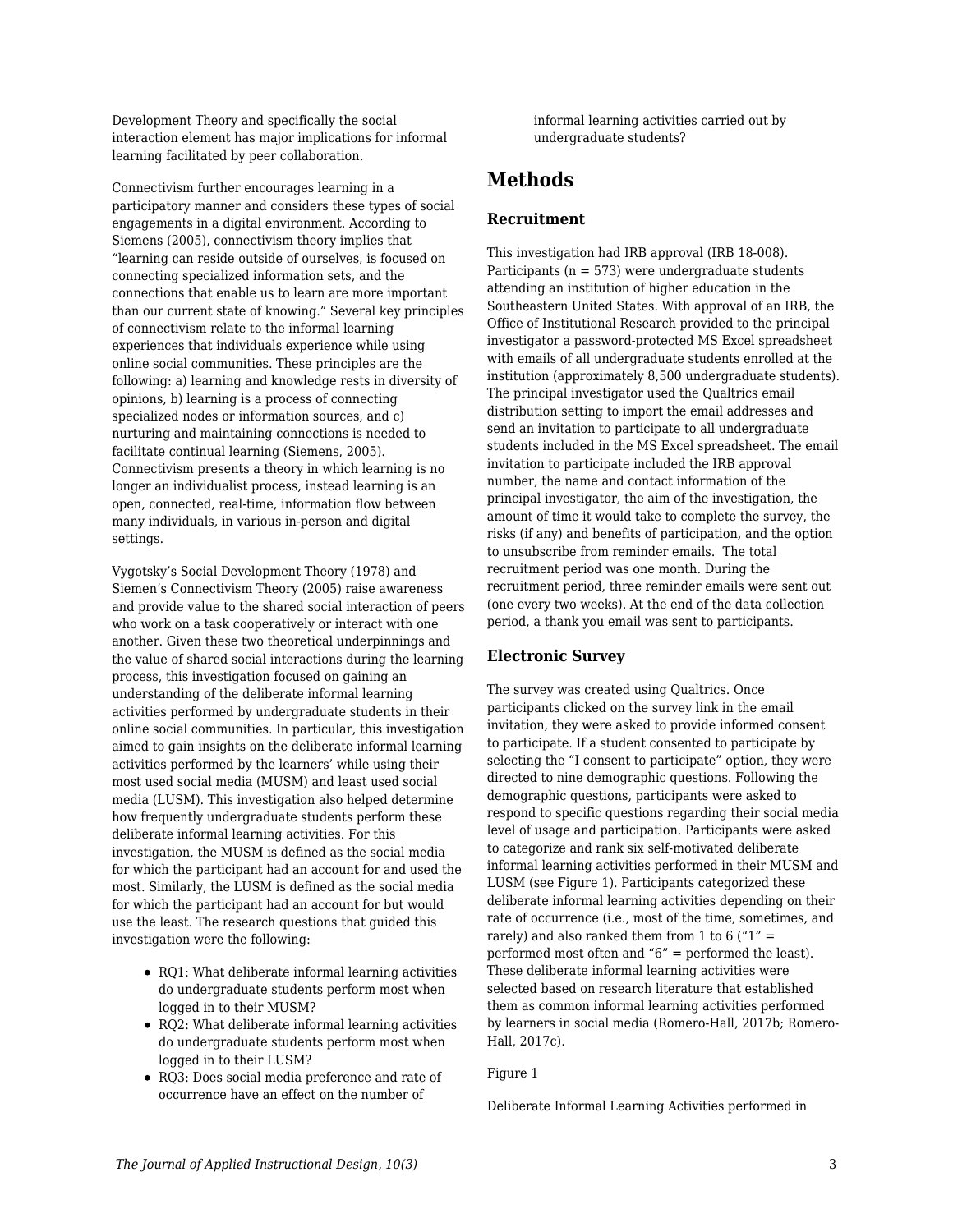#### Social Media

| Read posts by others that relate to trends and issues in their area of study  |
|-------------------------------------------------------------------------------|
| View videos that can assist with coursework their area of studies             |
| Follow/connect with leaders in their field of study.                          |
| Read blogs/articles related to their area of study                            |
| Follow/connect with professional organizations related to their area of study |
| Listen to podcasts that cover topics related to their area of study           |

A list of deliberate informal learning activities

#### **Demographics of Participants**

The investigation included participants who selfdescribed as: males (n=129, 23%), females (n=439, 77%), and third gender (n=3, 1%). Most participants were in the 18- to 24-year-old age range (n=559, 98%), and a small percentage of the participants were in the 25- to 34 year-old age range (n=12, 2%). Based on their ethnicity, participants were White Caucasian ( $n = 393, 69\%$ ), Latinx or Hispanic (n=77, 13%), Black or African American  $(n=45, 8\%)$ , Asian or Pacific Islander  $(n=29, 5\%)$ , or other  $(n= 27, 5\%).$ 

As part of the demographic information, the electronic survey also included information related to the participants' academic standing and declared major. Participants belonged to the following academic standings: freshman (n=196, 34%), sophomore (n=120, 21%), junior (n=125, 22%), or seniors (n=132, 23%). Table 1 shows the academic majors that the participants belonged to at the time of the data collection. Overall, the participants in this investigation were undergraduate students studying a range of different academic majors.

#### Table 1

Academic Majors of the Participants

| <b>Majors</b>                                     | <b>Total Number of Students</b> |
|---------------------------------------------------|---------------------------------|
| <b>Public Health</b>                              | 45                              |
| <b>Business Information Technology</b>            | 43                              |
| Animation                                         | 37                              |
| Cybersecurity                                     | 37                              |
| Marketing                                         | 29                              |
| <b>International Studies</b>                      | 26                              |
| Non-degree seeking                                | 25                              |
| Advertising and Public Relations                  | 21                              |
| Allied Health                                     | 21                              |
| Management Information Systems                    | 21                              |
| Philosophy                                        | 20                              |
| Mathematical Programming                          | 19                              |
| Sociology (Applied)                               | 13                              |
| Theatre                                           | 13                              |
| Finance                                           | 12                              |
| <b>Financial Enterprise Systems</b>               | 12                              |
| <b>Education - Secondary Biology</b>              | 11                              |
| Graphic Design                                    | 11                              |
| <b>Environmental Science</b>                      | 10                              |
| Psychology                                        | 10                              |
| Dance                                             | 9                               |
| <b>International Business</b>                     | 9                               |
| New Media                                         | 8                               |
| <b>Liberal Studies</b>                            | 7                               |
| Criminology and Criminal Justice                  | 6                               |
| Journalism                                        | 6                               |
| Undecided                                         | 5                               |
| Biochemistry                                      | 5                               |
| Biology                                           | 5                               |
| Film and Media Arts                               | 5                               |
| Art Therapy                                       | 4                               |
| Education - Elementary K-6                        | 4                               |
| <b>Education - Secondary Mathematics</b>          | 4                               |
| History                                           | 4                               |
| Human Performance                                 | 4                               |
| Marine Chemistry                                  | 4                               |
| Spanish                                           | 4                               |
| Music Education (K-12)                            | 3                               |
| <b>Athletic Training</b>                          | 2                               |
| Chemistry                                         | 2                               |
| Economics                                         |                                 |
| Education - Secondary Social Sciences 2           |                                 |
| Music Theatre                                     | 2                               |
| Nursing                                           | 2                               |
| <b>Education - Secondary English</b>              | 1                               |
| English                                           | 1                               |
| Entrepreneurship                                  | $\mathbf{1}$                    |
|                                                   | $\mathbf{1}$                    |
| Forensic Science                                  |                                 |
| Marine Science - Biology<br><b>Museum Studies</b> | $\mathbf{1}$                    |
| Music                                             | 1<br>1                          |
|                                                   |                                 |
| Writing                                           | $\mathbf{1}$                    |

The survey results indicated that the MUSM amongst the participants were Snapchat (n = 237, 41%) and Instagram ( $n = 216$ , 38%). A smaller percentage of participants considered Twitter ( $n = 48$ , 8%), Facebook (n  $= 41, 7\%)$ , and YouTube (n = 31, 5%) their MUSM. The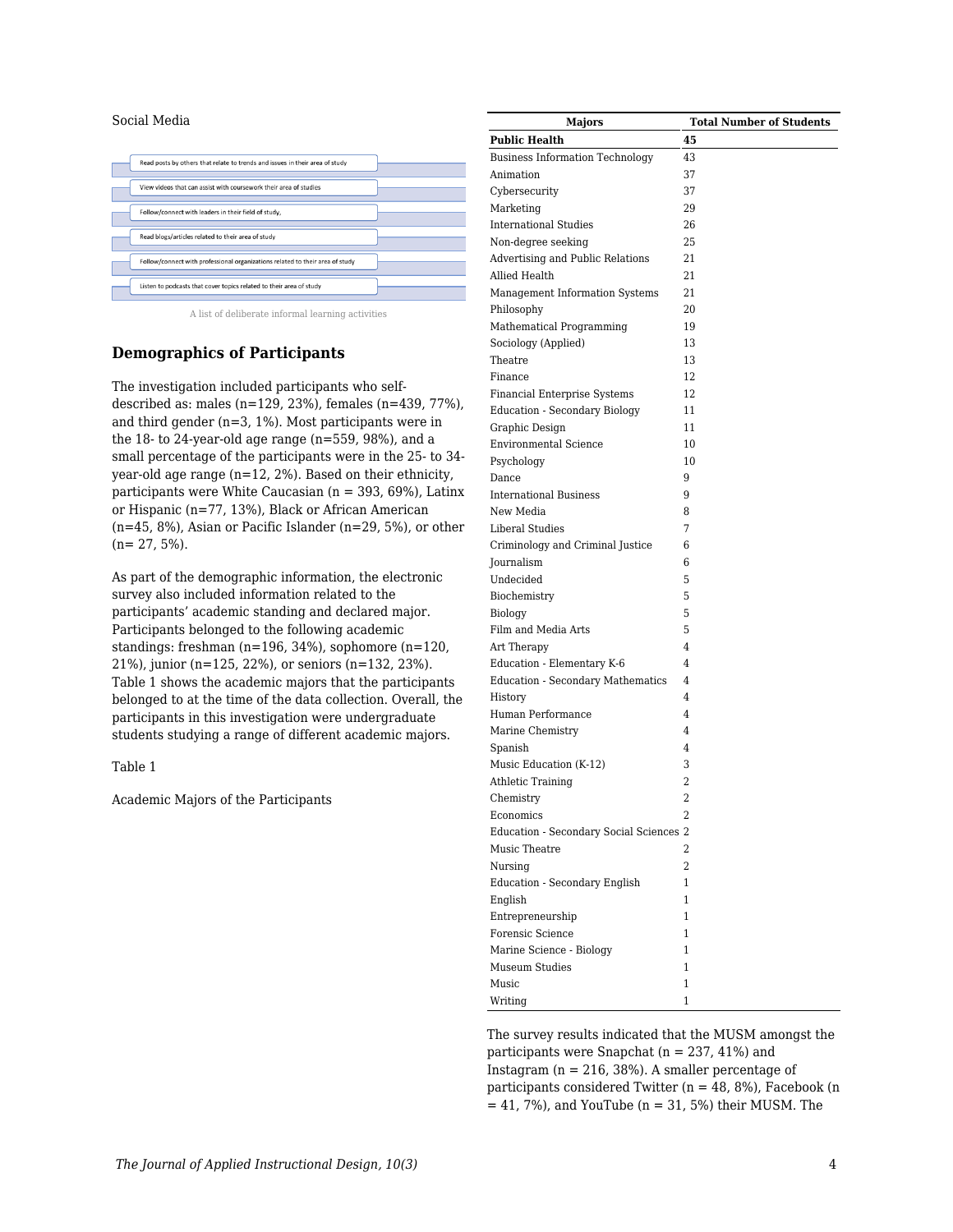results also showed that Facebook ( $n = 245, 43\%$ ), Twitter ( $n = 181, 32\%$ ), and YouTube ( $n = 78, 14\%$ ) were consider the LUSM amongst the participants. A small number of participants considered Snapchat ( $n = 42, 7\%)$ and Instagram ( $n = 27, 5%$ ) their LUSM.

### **Data Analysis**

In order to determine if there is a significant difference between deliberate informal learning activities rankings in the MUSM and the LUSM, a Friedman test was performed. Friedman test is a non-parametric test for differences between groups when the dependent variable being measured is ordinal. Additionally, data analysis consisted of parametric statistical procedures. A two-way analysis of variance (ANOVA) was performed to examine the mean differences between the number of deliberate informal learning carried out by participants based on their social media preferences and the rate of occurrence preference.

# **Results**

# **Deliberate Informal Learning Activities Performed by Undergraduate Students in their MUSM**

A Friedman test was run to determine if there were differences in the rankings of informal learning activities performed by undergraduate students while logged in to their MUSM. The dependent variable was measured on an ordinal level using a 6-point scale ranking category explaining how often they would perform a specific informal learning activity. All assumptions required for the analysis were met. Pairwise comparisons were performed with a Bonferroni correction for multiple comparisons. The analysis of the data indicated that there was a statistically significant difference between the rankings given by undergraduate students to deliberate informal learning activity carried out while logged in to their MUSM,  $\gamma$ 2(5) = 308.006,  $p = .000$  (see Table 2). Post hoc analysis revealed a statistically significant difference between rankings of the deliberate informal learning activities (see Table 3).

### Table 2

Descriptive Statistics of the Deliberate Informal Learning Activities in the MUSM

|                                                                | <b>MUSM</b> |                |         |                   |
|----------------------------------------------------------------|-------------|----------------|---------|-------------------|
| Deliberate Informal<br><b>Learning Activity</b>                | n           | <b>Mean SD</b> |         | Median<br>Ranking |
| Read posts that relate to<br>their area of study               |             | 573 2.64       | 1.722 2 |                   |
| View videos that can assist<br>with coursework                 |             | 573 3.84       | 1.7324  |                   |
| Follow/connect with<br>leaders in their field of<br>study      |             | 573 3.60       | 1.5674  |                   |
| Read blogs/articles related 573 3.22<br>to their area of study |             |                | 1.512.3 |                   |
| Follow/connect with<br>professional organizations              |             | 573 3.27       | 1.519 3 |                   |
| Listen to podcasts related<br>to their area of study           |             | 573 4.44       | 1.622 5 |                   |

#### Table 3

Pairwise Comparisons between the Rankings of the Deliberate Informal Learning Activities in the MUSM

| <b>Deliberate Informal Learning Activities</b>         | Mdn Sig. |      |
|--------------------------------------------------------|----------|------|
| Read posts that relate to their area of<br>study       | 2        |      |
| Read blogs/articles related to their area of<br>study  | 3        | .000 |
| Follow/connect with professional organizations 3       |          | .000 |
| Follow/connect with leaders in their field of<br>study | 4        | .000 |
| View videos that can assist with coursework            | 4        | .000 |
| Listen to podcasts related to their area of<br>study   | 5        | .000 |
| Read blogs/articles related to their area of<br>study  | 3        |      |
| Follow/connect with leaders in their field of<br>study | 4        | .010 |
| View videos that can assist with coursework            | 4        | .000 |
| Listen to podcasts related to their area of<br>study   | 5        | .000 |
| Follow/connect with professional organizations 3       |          |      |
| Follow/connect with leaders in their field of<br>study | 4        | .047 |
| View videos that can assist with coursework            | 4        | .000 |
| Listen to podcasts related to their area of<br>study   | 5        | .000 |
| Follow/connect with leaders in their field of<br>study | 4        |      |
| Listen to podcasts related to their area of<br>study   | 5        | .000 |
| View videos that can assist with coursework            | 4        |      |
| Listen to podcasts related to their area of<br>study   | 5        | .000 |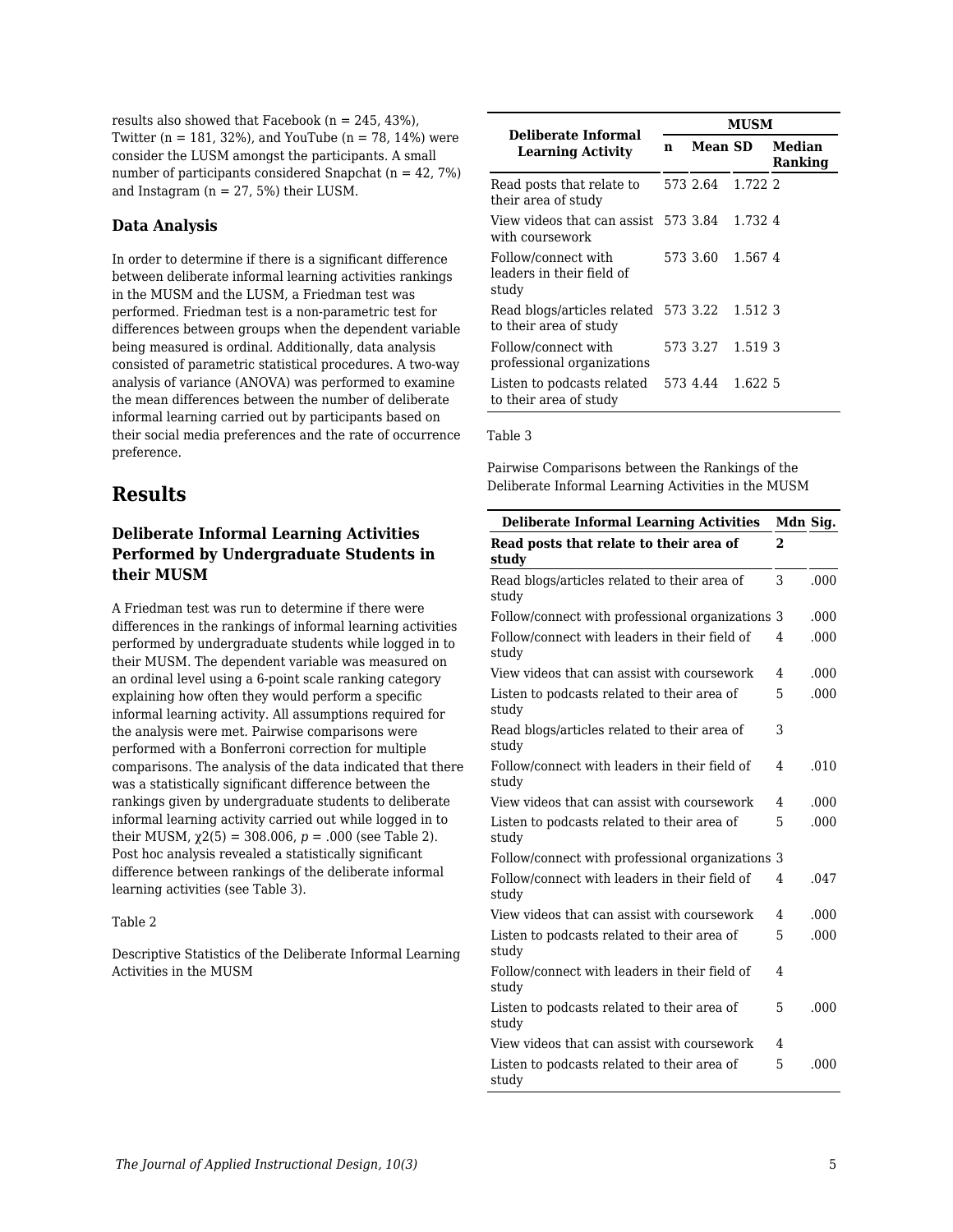# **Deliberate Informal Learning Activities Performed by Undergraduate Students in their LUSM**

A Friedman test was run to determine if there were differences in the rankings of informal learning activities performed by undergraduate students while logged in to their LUSM. The dependent variable was measured on an ordinal level using a 6-point scale ranking category explaining how often they would perform a specific informal learning activity. All assumptions required for the analysis were met. Pairwise comparisons were performed with a Bonferroni correction for multiple comparisons. The analysis of the data indicated that there was a statistically significant difference between the ranks given to deliberate informal learning activity carried out in their LUSM,  $χ$ 2(5) = 255.478, *p* = .000 (see Table 4). Post hoc analysis revealed a statistically significant difference between rankings of the deliberate informal learning activities (see Table 5).

#### Table 4

Descriptive Statistics of the Deliberate Informal Learning Activities in the LUSM

| Deliberate Informal                                            | LUSM |          |         |                   |
|----------------------------------------------------------------|------|----------|---------|-------------------|
| <b>Learning Activity</b>                                       |      | Mean SD  |         | Median<br>Ranking |
| Read the posts that relate<br>to their area of study           |      | 573 2.89 | 1.877 2 |                   |
| View videos that can assist 573 3.23<br>with coursework        |      |          | 1.759 3 |                   |
| Follow/connect with<br>leaders in their field of<br>study      |      | 573 3.41 | 1.4373  |                   |
| Read blogs/articles related 573 3.27<br>to their area of study |      |          | 1.463 3 |                   |
| Follow/connect with<br>professional organizations              |      | 573 3.69 | 1.5014  |                   |
| Listen to podcasts related<br>to their area of study           |      | 573 4.51 | 1.701 5 |                   |

#### Table 5

Pairwise Comparisons between the Rankings of the Deliberate Informal Learning Activities in the LUSM

| <b>Deliberate Informal Learning Activity</b>           |   | Mdn Sig. |
|--------------------------------------------------------|---|----------|
| Read posts that relate to their area of<br>study       | 2 |          |
| View videos that can assist with coursework            | 3 | .036     |
| Read blogs/articles related to their area of<br>study  | 3 | .010     |
| Follow/connect with leaders in their field of<br>study | 3 | .000     |
| Follow/connect with professional<br>organizations      | 4 | .000     |
| Listen to podcasts related to their area of<br>study   | 5 | .000     |
| View videos that can assist with coursework            | 3 |          |
| Follow/connect with professional<br>organizations      | 4 | .000     |
| Listen to podcasts related to their area of<br>study   | 5 | .000     |
| Read blogs/articles related to their area of<br>study  | 3 |          |
| Follow/connect with professional<br>organizations      | 4 | .002     |
| Listen to podcasts related to their area of<br>study   | 5 | .000     |
| Follow/connect with leaders in their field of<br>study | 3 |          |
| Listen to podcasts related to their area of<br>study   | 5 | .000     |
| Follow/connect with professional<br>organizations      | 4 |          |
| Listen to podcasts related to their area of<br>study   | 5 | .000     |

# **Social Media Preference and Rate of Occurrence of Informal Learning Activities**

A two-way analysis of variance (ANOVA) was conducted to examine the effect of social media preference and rate of occurrence of deliberate informal learning activities carried out by the participants. The independent variables were the social media preference (i.e., MUSM or LUSM) and rate of occurrence preferences (i.e., most of the time, sometimes, or rarely). The dependent variable was the number of deliberate informal learning activities carried out by the participants. There results of the two-way ANOVA showed that there was a statistically significant interaction between the social media preference and rate of occurrence of deliberate informal learning activities carried out by the participants, F (2,  $3563$ ) = 356.344,  $p = .000$  (see Figure 2).

#### Figure 2

Estimated Marginal Means by Rate of Occurrence and Social Media Preference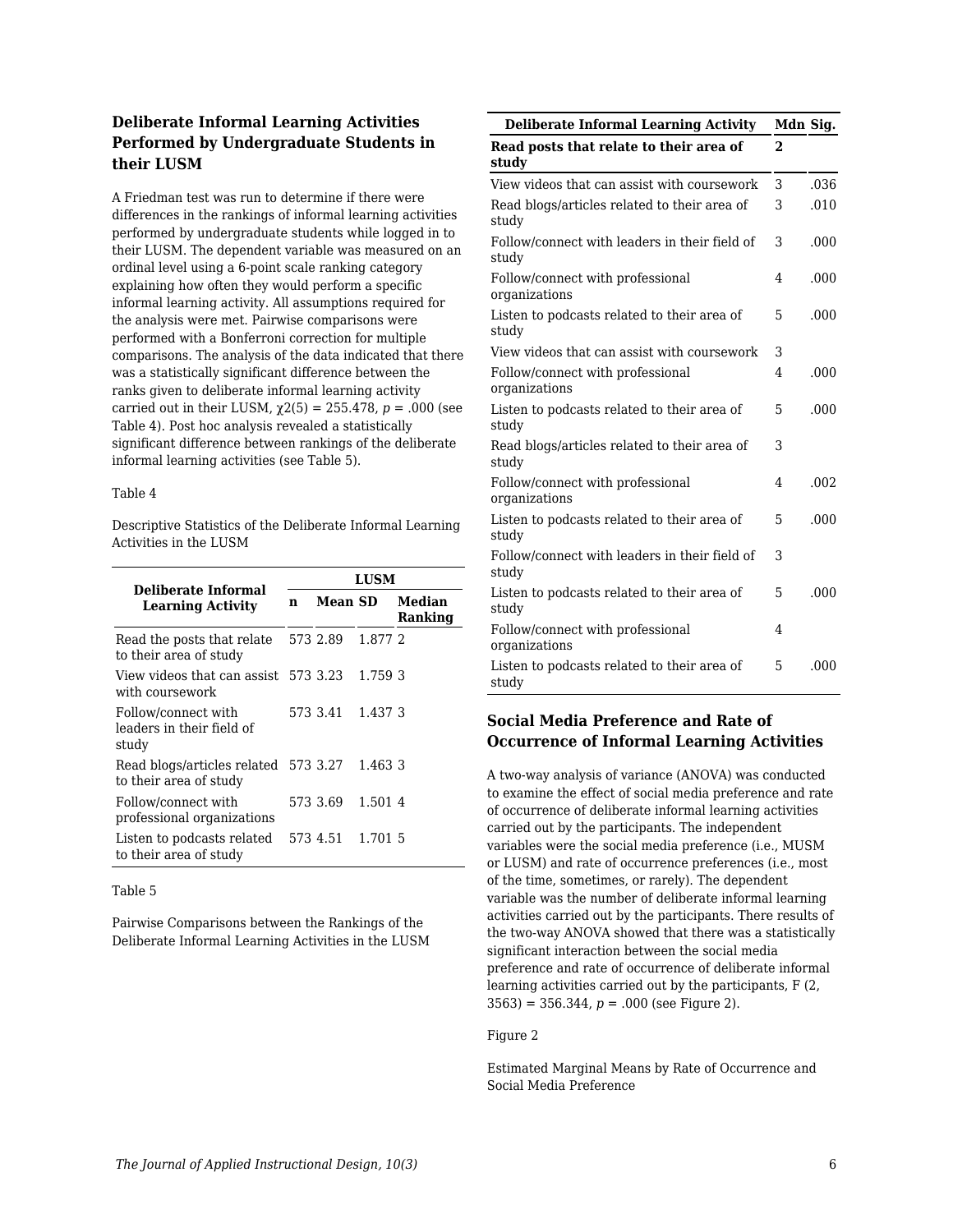

A table showing social media preference

# **Discussion**

The aim of this investigation was to explore which deliberate informal learning activities are performed by undergraduate students while participating in online social communities for personal purposes. The results of this investigation are critical because they allow us to more clearly see the landscape of knowledge creation and learning experiences in the digital age. The outcomes support the social nature (Vygotsky, 1978) and information flow (Siemens, 2005) of learning experiences in digital settings, in particular of informal learning endeavors in online social communities.

An analysis of the rankings provided by undergraduate students for the different deliberate informal learning activities performed in their MUSM showed that *listening to podcasts related to their area of study, following professional organizations,* and *connecting with leaders in their field of study* were ranked higher than other activities*.* The results also showed evidence of statistically significant differences in the ranking provided to the informal learning activities performed by undergraduate students in their LUSM. *Listening to podcasts related to their area of study, viewing videos that can assist with coursework*, and *following professional organizations* were ranked higher than the other deliberate informal learning activities*.*

A growing amount of research demonstrate that podcast use has been steadily increasing over time (Bratcher, 2020). Approximately, 80 million Americans are now weekly podcast listeners, which is a 17% increase from 2020. Additionally, podcast listeners are now more diverse than ever, as 57% are White, 16% are Latinx, 13% are African American, 4% are Asian, and 10% are from other background (The Infinite Dial 2021, 2021). The findings also show that undergraduate students connect with professional organizations using social media. The reality is that professional organizations no longer rely solely on in-person meetings to engage with their memberships (Ritzhaupt et al., 2020). Instead, professional organizations are providing informal and

supportive communication through the use of social media to improve member engagement (Wang et al., 2020).

The results also highlight the popularity of viewing videos shared in online social communities for informal learning. The Internet has facilitated and enabled self-directed, independent, and informal learning using video hosting and sharing platforms such as YouTube. An investigation conducted by Tan (2013) determined that videos shared on YouTube served to extend learners interactions with each other outside of the classroom and in some cases facilitated interactions that would not previously have happened. The outcomes of this investigation showcase that, regardless of the social media preference (i.e., MUSM or LUSM), learners deliberately engage in informal instruction in which they can exchange with others and absorb information from other individuals. Similar to the knowledge ecosystem model described by Miller et al. (2017), undergraduates students interact with an informal sphere of learning that considers both an outer focus with humans, tools, cultures, environments, and texts and inner focus that includes knowledge and information resources. Today, learners at all educational levels are regularly accessing digital and networked technologies to seek information and they are also active co-creators of content (Dabbagh & Kitsantas, 2012).

# **Significance of this Research**

Data from 2021 shows that globally there are approximately 4.2 billion social media users (Global Social Media Stats). In the United States, as of 2021, 72% of Americans use social media sites (Pew Research Center, 2021). People are using social media to engage with others (Romero-Hall, 2017a) and to engage in informal learning experiences (Rehm & Notten, 2016; Tucker, 2019; Chen & Bryer, 2012; Fox & Ralston, 2016; Garcia et al., 2015; Russo et al., 2009). Knowing which types of deliberate informal learning activities undergraduate students engage in benefits instructors in institutions of higher education. It can enable instructors, regardless of the discipline of study, to connect academic assignments with those informal learning activities that undergraduate students are already performing for personal purposes. Ideally, instructors aim to nurture learners that engage in a personalized and self-directed journey bridging formal, non-formal, and informal learning experiences as part of a *lifelong learning ecology* (Sangrà et al., 2019).

Additionally, gaining insights into the types of informal learning activities that undergraduate students are performing in the MUSM and LUSM illustrates worthwhile activities that social media users engage in while using these platforms. Today there is still a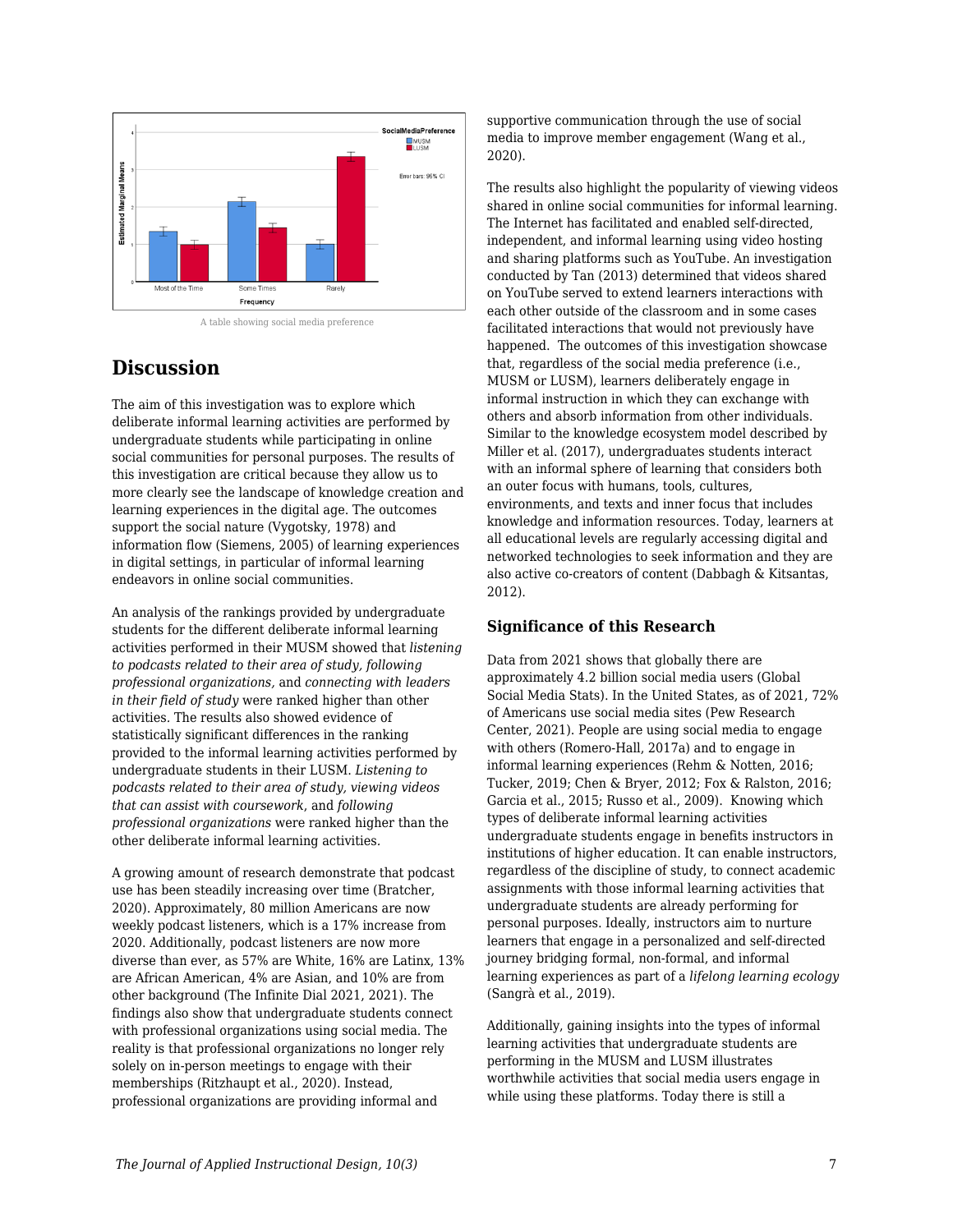tremendous amount of skepticism toward the use of social media due to well established and researched risks (Eckberg et al., 2018; Shensa et al., 2016; Whaite et al., 2018). Yet, it is equally important to acknowledge how and when adequate uses of these affinity spaces can have a positive purpose. This investigation helps us gain an understanding on how this specific population, undergraduate students, use social media in their everyday lives. As the number of users of social media continues to grow and evolve, these platforms have a more prevalent presence in our lives. Gaining an understanding of their impact, positive or negative, increases our awareness of their role in education for both formal and informal experience.

#### **Future Research**

Further research related to informal learning activities in social media can focus on other age groups (i.e., teenagers, tweens) or learners in specific majors. It can also consider similar research in a different type of higher education institution, perhaps a large public university or historically black colleges and universities (HBCU). Last, future research should aim to include qualitative elements that shed light on undergraduate students' other types of informal learning activities.

# **References**

Benjamin, R. (2019). *Race after technology*. Polite Press.

- Bratcher, T.R. (2020). Toward a deeper discussion: A survey analysis of podcasts and personalized politics. *Atlantic Journal of Communication*. https://doi.org/[10.1080/15456870.2020.1862846](https://doi-org.esearch.ut.edu/10.1080/15456870.2020.1862846)
- Carpenter, J., & Krutka, D. (2014). How and why educators use Twitter: A survey of the field. *Journal of Research on Technology in Education, 46*, 414-434. [https://edtechbooks.org/-yXJE](https://doi.org/10.1080/15391523.2014.925701)
- Chen, B., & Bryer, T. (2012). Investigating instructional strategies for using social media in formal and informal learning. *International Review of Research in Open & Distance Learning, 13*(1), 87-104. [https://edtechbooks.org/-FrS](https://doi.org/10.19173/irrodl.v13i1.1027)
- Dabbagh, N., & Kitsantas, A. (2012). Personal learning environments, social media, and self-regulated learning: A natural formula for connecting formal and informal learning. *The Internet and Higher Education, 15*(1), 3-8. [https://edtechbooks.org/-arLz](http://dx.doi.org/10.1016/j.iheduc.2011.06.002)
- Eckberg, D.A., Densley, J., & Dexter, K. (2018). When legend becomes fact, tweet the legend: Information and misinformation in the age of social media*.*

*Journal of Behavioral & Social Sciences*, *5*(3), 148-156.

- Eraut, M. (2004). Informal learning in the workplace. *Studies in Continuing Education*, *26*(2), 247–273. [https://edtechbooks.org/-Gao](https://doi.org/10.1080/158037042000225245)
- Fox, J., & Ralston, R. (2016). Queer identity online: Informal learning and teaching experiences of LGBTQ individuals on social media. *Computers in Human Behavior, 65*, 635-642. [https://edtechbooks.org/-xqtc](https://doi.org/10.1016/j.chb.2016.06.009)
- Gao, F., Luo, T., & Zhang, K. (2012). Tweeting for learning: A critical analysis of research on microblogging in education published in 2008-2011. *British Journal of Educational Technology, 43*(5), 783-801. [https://edtechbooks.org/-YnMV](http://dx.doi.org/10.1111/j.1467-8535.2012.01357.x)
- Garcia, E., Elbeltagi, I.M., Dungay, K. and Hardaker, G. (2015). Student use of Facebook for informal learning and peer support. *International Journal of Information and Learning Technology, 32*(5), 286-299. [https://edtechbooks.org/-UbZd](https://doi.org/10.1108/IJILT-09-2015-0024)
- Data Reportal. (2021, March 31). *Global Social Media* Stats. Retrieved April 13, 2021 from [https://edtechbooks.org/-doht](https://datareportal.com/social-media-users)
- Greenhalgh, S. P., & Koehler, M. J. (2017). 28 days later: Twitter hashtags as "just in time" teacher professional development. *TechTrends, 61*(3), 273-281. [https://edtechbooks.org/-Wwoq](http://dx.doi.org/10.1007/s11528-016-0142-4)
- Greenhow, C., & Lewin, C. (2016). Social media and education: reconceptualizing the boundaries of formal and informal learning. *Learning, Media and Technology, 41*(1), 6-30. [https://edtechbooks.org/-zxeQ](http://dx.doi.org/10.1080/17439884.2015.1064954)
- Gosse, C., Veletsianos, G., Hodson, J., Houlden, S., Dousay, T., Lowenthal, P. & Hall, N. (2021). The hidden costs of connectivity: Nature and effects of scholars' online harassment, *Learning, Media and Technology*. [https://edtechbooks.org/-sioi](http://dx.doi.org/10.1080/17439884.2021.1878218)
- Krutka, D. G., Manca, S., Galvin, S., Greenhow, C., Koehler, M., & Askari, E. (2019). Teaching "against" social media: Confronting of profit in the curriculum. *Teachers College Record, 121*(14), 1–19. [https://edtechbooks.org/-JHKU](https://www-tcrecord-org.esearch.ut.edu/library)
- Lau, W. W. F. (2017). Effects of social media usage and social media multitasking on the academic performance of university students. *Computers in Human Behavior*, *68*, 286–291. [https://edtechbooks.org/-RcAF](https://doi-org.esearch.ut.edu/10.1016/j.chb.2016.11.043)

Manca, S., & Ranieri, M. (2016). Facebook and the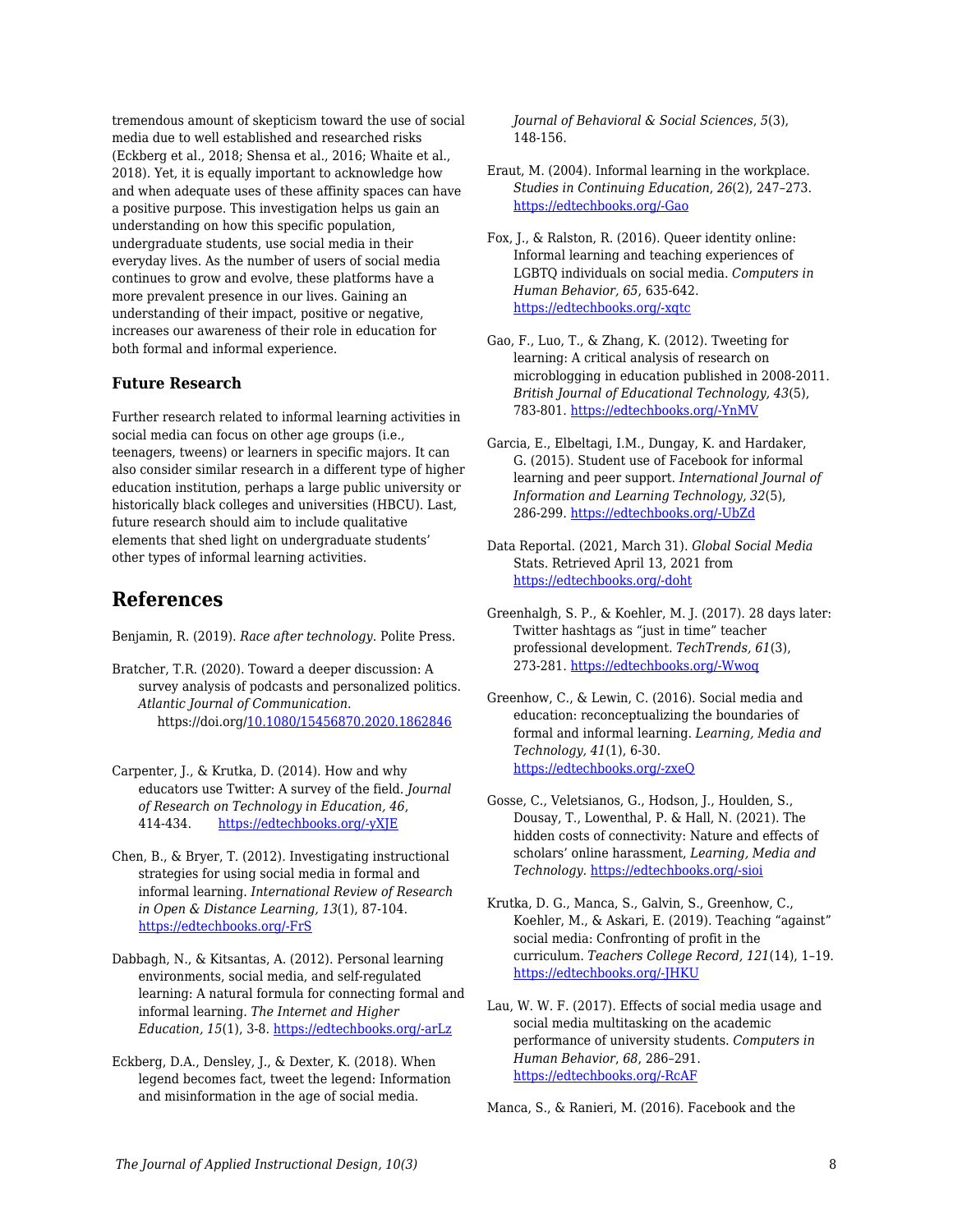others. Potentials and obstacles of social media for teaching in higher education. *Computers & Education, 95*, 216-230. [https://edtechbooks.org/-HEYUF](https://doi.org/10.1016/j.compedu.2016.01.012)

- Manca, S., & Ranieri, M. (2017). Implications of social network sites for teaching and learning. Where we are and where we want to go. *Education and Information Technologies, 22*(2), 605-622. [https://edtechbooks.org/-VyCA](http://dx.doi.org/10.1007/s10639-015-9429-x)
- Miller, F., Partridge, H., Bruce, C. & Hemmings, B. (2017). Designing informal learning experiences for early career academics using a knowledge ecosystem model. *Journal of Further and Higher Education, 41*(5), 692-705. [https://edtechbooks.org/-LCRo](http://dx.doi.org/10.1080/0309877X.2016.1177165)
- Moore, A. (2016). *The business of informal learning: A survey of instructional design and performance improvement practitioners* [Doctoral dissertation Florida State University]. DigiNole: FSU's Digital Repository. [https://edtechbooks.org/-Gef](http://purl.flvc.org/fsu/fd/FSU_FA2016_Moore_fsu_0071E_13493)
- Pew Research Center. (2021, April 26). *Demographics of social media users and adoption in the United States*. Pew Research Center: Internet, Science & Tech. Retrieved April 1, 2021, from [https://edtechbooks.org/-zJgI](https://www.pewresearch.org/internet/fact-sheet/social-media)
- Rehm, M., & Notten, A. (2016). Twitter as an informal learning space for teachers!? The role of social capital in Twitter conversations among teachers. *Teaching and Teacher Education, 60*, 215-223. [https://edtechbooks.org/-Cryr](https://doi.org/10.1016/j.tate.2016.08.015)
- Richter, D., Kunter, M., Klusmann, U., Lüdtke, O., & Baumert, J. (2011). Professional development across the teaching career: Teachers' uptake of formal and informal learning opportunities. *Teaching and Teacher Education, 27*(1), 116-126. [https://edtechbooks.org/-vdbk](https://doi-org.esearch.ut.edu/10.1016/j.tate.2010.07.008)
- Ritzhaupt, A. D., Stefaniak, J., Conklin, S., & Budhrani, K. (2020). A study on the services motivating instructional designers in higher education to engage in professional associations: Implications for research and practice. *The Journal of Applied Instructional Design, 9*(2). https://dx.doi.org/10.51869/92adrjssckb

Romero-Hall, E.J. (2017a). Social media in higher education: Enriching graduate students' professional growth outside the classroom. In S. Şad & M. Ebner (Eds.), *Digital Tools for Seamless Learning,* pp. 255-277. IGI Global.

Romero-Hall, E.J. (2017b). Posting, sharing, networking, and connecting: Use of social media content by graduate students. *TechTrends, 61* (6), 580-588.

#### [https://edtechbooks.org/-eoSM](https://doi.org/10.1007/s11528-017-0173-5)

- Romero-Hall, E.J. (2017c). Active user or lurker? A phenomenological investigation of graduate students in social media spaces. *International Journal of Social Media and Interactive Learning Environments, 5*(4), 326-340. [https://edtechbooks.org/-VzEP](https://doi.org/10.1504/IJSMILE.2017.10012109)
- Russo, A., Watkins, J., & Groundwater‐Smith, S. (2009). The impact of social media on informal learning in museums. *Educational Media International, 46*(2), 153-166. [https://edtechbooks.org/-iUkq](https://doi.org/10.1080/09523980902933532)
- Sangrà, A., Raffaghelli, J. E., & Veletsianos, G. (2019). Lifelong learning Ecologies: Linking formal and informal contexts of learning in the digital era. *British Journal of Educational Technology, 50*(4), 1615–1618. [https://edtechbooks.org/-QrWr](https://doi.org/10.1111/bjet.12828)
- Shensa, A., Sidani, J., Lin, L., Bowman, N. D., & Primack, B. (2016). Social media use and perceived emotional support among U.S. young adults. *Journal of Community Health*, *41*(3), 541–549. [https://edtechbooks.org/-umRo](https://doi.org/10.1007/s10900-015-0128-8)
- Siemens, G. (2005). Connectivism: A learning theory for the digital age. International Journal of Instructional Technology and Distance Learning, 2(1), 3-10. [https://edtechbooks.org/-yfK](http://www.itdl.org/Journal/Jan_05/article01.htm)
- Tan, E. (2013). Informal learning on YouTube: exploring digital literacy in independent online learning. *Learning, Media and Technology, 38*(4), 463-477. https://doi.org[/10.1080/17439884.2013.783594](https://doi-org.esearch.ut.edu/10.1080/17439884.2013.783594)
- Terry, C. A., Mishra, P., & Roseth, C. J. (2016). Preference for multitasking, technological dependency, student metacognition, & pervasive technology use: An experimental intervention. *Computers in Human Behavior*, *65*, 241–251. [https://edtechbooks.org/-kKz](https://doi-org.esearch.ut.edu/10.1016/j.chb.2016.08.009)
- The Infinite Dial 2021. (2021). Edison Research. Retrieved April 1, 2021, [https://edtechbooks.org/-XqQL](https://www.edisonresearch.com/the-infinite-dial-2021-2/)
- Tucker, L. (2019). Educational professionals' decision making for professional growth using a case of Twitter adoption. *TechTrends, 63*(2), https://doi.org/133-148. 10.1007/s11528-018-0346-x
- Vygotsky, L. S. (1978). *Mind in society: The development of higher psychological processes*. Harvard University Press.
- Wang, P., Morgan, B., Packard, P., Goode, V., & Tola, D. (2020). Maximizing use of social media to improve member engagement in a professional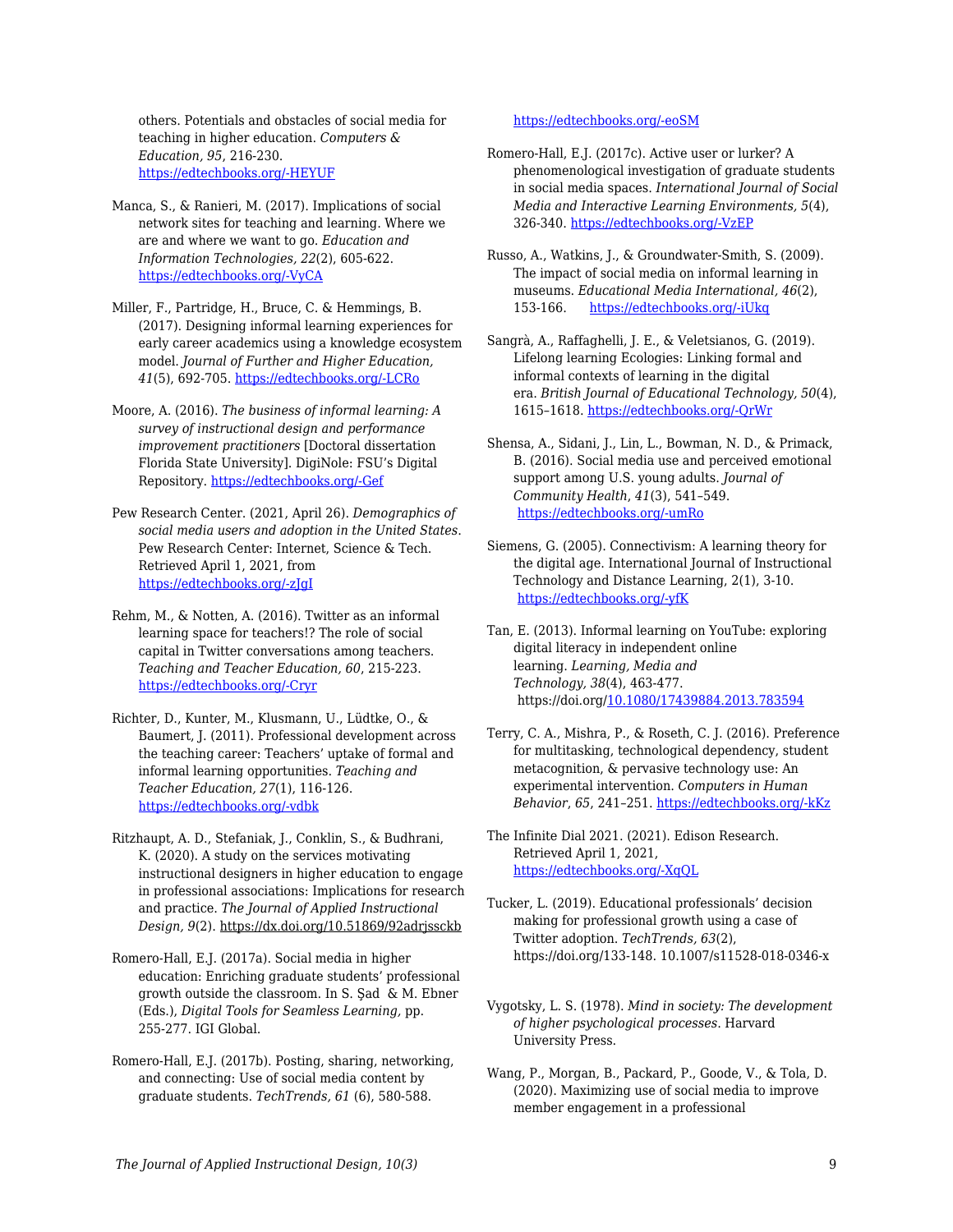organization. *AANA Journal, 88*(6), 473–478.

- Werquin, P. (2007). Moving mountains: Will qualifications systems promote lifelong learning? *European Journal of Education, 42*(4), 459-484. [https://edtechbooks.org/-uWv](https://doi.org/10.1111/j.1465-3435.2007.00327.x)
- Whaite, E. O., Shensa, A., Sidani, J. E., Colditz, J. B., & Primack, B. A. (2018). Social media use, personality characteristics, and social isolation among young adults in the United States. *Personality & Individual Differences*, *124*, 45–50. [https://edtechbooks.org/-bdfT](https://doi.org/10.1016/j.paid.2017.10.030)

Wu, J.-Y. (2017). The indirect relationship of media

multitasking self-efficacy on learning performance within the personal learning environment: Implications from the mechanism of perceived attention problems and self-regulation strategies. *Computers & Education*, *106*, 56–72. [https://edtechbooks.org/-EqQq](https://doi-org.esearch.ut.edu/10.1016/j.compedu.2016.10.010)

#### **Acknowledgements**

This work was supported by The University of Tampa under a Research Innovation and Scholarly Excellence (RISE) Grant [GR0038].